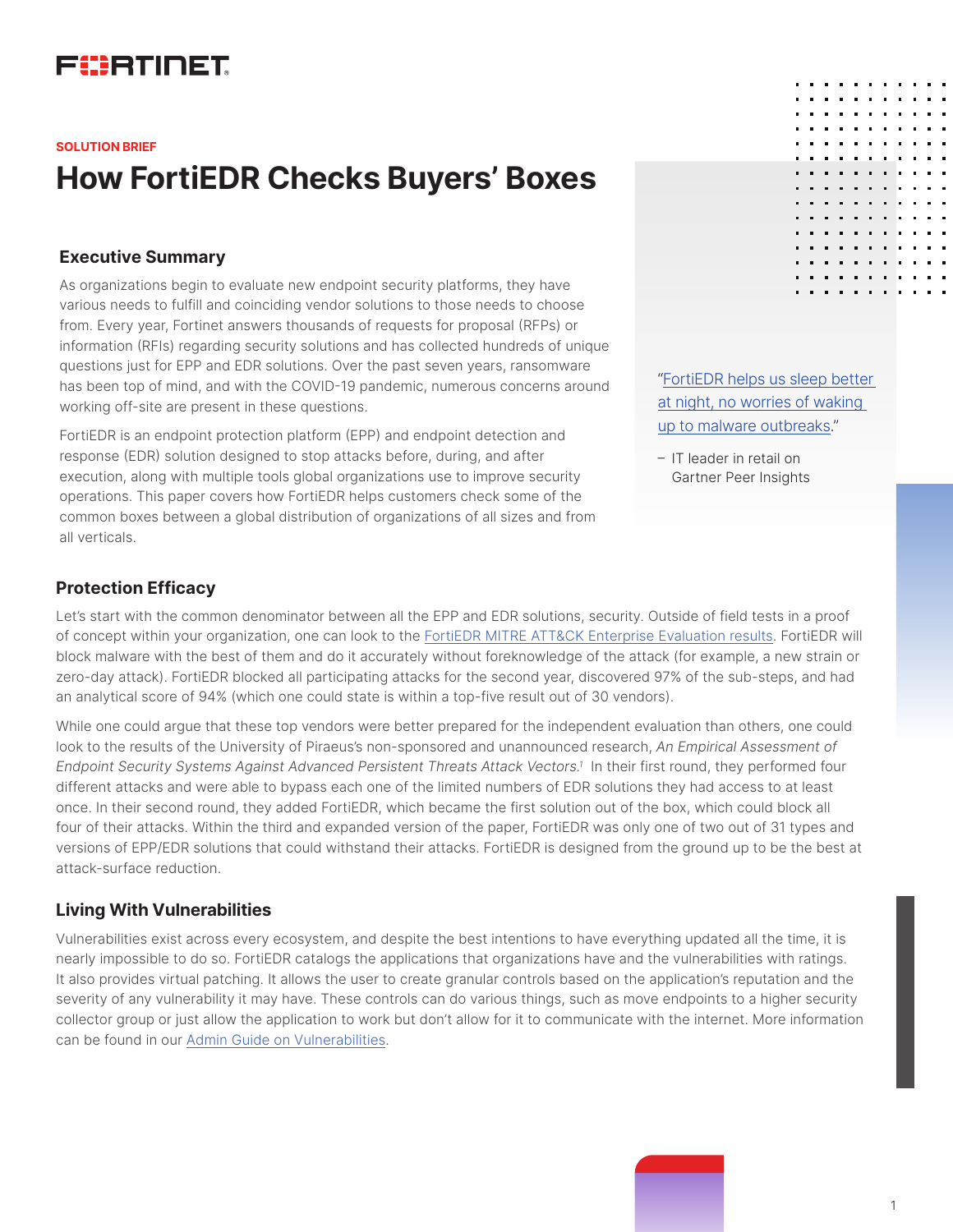#### **Ransomware Defense and Recovery**

One of the reasons for the excellent FortiEDR MITRE ATT&CK Evaluation results, which focused on two types of Russian nation-state ransomware, is its dedicated ransomware policy designed to stop this attack strain instantly. Customers with the dedicated ransomware policy active have never been infected by it.

In the case of a ransomware infection, FortiEDR can roll back the device to a previously known clean state, not just for Windows but for macOS and Linux too. Customers may choose not to activate the policy to allow FortiEDR to monitor their environment before a mass deployment. More information can be found in [our admin guide.](https://docs.fortinet.com/product/fortiedr/)

|                                                                              | ⊕ | <b>Demo EDR2 US</b>       |   | ×.                                    | <b>DASHBOARD</b>       |                   | EVENT VIEWER 573 | FORENSICS <sup>V</sup>                      | COMMUNICATION CONTROL V 812 |  | SECURITY SETTINGS |               | INVENTORY V    |                 | <b>ADMINISTRATION</b> |
|------------------------------------------------------------------------------|---|---------------------------|---|---------------------------------------|------------------------|-------------------|------------------|---------------------------------------------|-----------------------------|--|-------------------|---------------|----------------|-----------------|-----------------------|
| <b>SECURITY POLICIES</b><br>Showing 1-10/158 ▶ ▶<br>$ \mathcal{A} \cdot $ of |   |                           |   |                                       |                        |                   |                  |                                             |                             |  | Search            |               |                |                 |                       |
|                                                                              |   | Clone Policy (C) Set Mode |   | $\mathcal{L}_{\mathcal{F}}$           | Assign Collector Group | <b>Delete</b>     |                  |                                             |                             |  |                   |               |                |                 |                       |
|                                                                              | Ω | $\blacktriangledown$ All  |   | POLICY NAME                           |                        |                   | <b>RULE</b>      |                                             |                             |  |                   | <b>ACTION</b> |                | <b>STATE</b>    |                       |
|                                                                              | D |                           |   | <b>Execution Prevention</b>           | <b>FERTINET</b>        | σ                 | Prevention       |                                             |                             |  |                   |               |                |                 |                       |
|                                                                              | D |                           |   | <b>Kay</b> Exfiltration Prevention    | <b>FERTINET</b>        | $\mathbf{\Omega}$ |                  |                                             |                             |  |                   |               |                |                 |                       |
|                                                                              | D |                           | £ | <b>Ransomware Prevention</b>          | <b>FURTIDET</b>        | $\sigma$          |                  |                                             |                             |  |                   |               |                |                 |                       |
|                                                                              | D |                           |   | <b>Device Control</b>                 | <b>FERTINET</b>        | ⌒◎                |                  |                                             |                             |  |                   |               |                |                 |                       |
|                                                                              | D |                           |   | K <sup>I</sup> Application Control    | <b>FERTINET</b>        | $\sim$            |                  |                                             |                             |  |                   |               |                |                 |                       |
| $\nabla$                                                                     |   |                           |   | eXtended Detection                    | <b>FERTINET</b>        | $\bigcirc$        |                  |                                             |                             |  |                   |               |                |                 |                       |
|                                                                              |   |                           |   |                                       |                        |                   |                  | <b>Suspicious activity Detected</b>         |                             |  |                   |               | <b>Ø</b> Block | $\odot$ Enabled |                       |
|                                                                              |   |                           |   |                                       |                        |                   |                  | Suspicious authentication activity Detected |                             |  |                   |               | <b>Ø</b> Block | $\odot$ Enabled |                       |
|                                                                              |   |                           |   |                                       |                        |                   |                  | Suspicious email activity Detected          |                             |  |                   |               | <b>Ø</b> Block | $\odot$ Enabled |                       |
|                                                                              |   |                           |   |                                       |                        |                   |                  | Suspicious network activity Detected        |                             |  |                   |               | <b>Ø</b> Block | C Enabled       |                       |
|                                                                              | D |                           |   | AM-Execution Prevention               |                        | $\bigcirc$        |                  |                                             |                             |  |                   |               |                |                 |                       |
|                                                                              | D |                           |   | <b>Key</b> AM-Exfiltration Prevention |                        | $\bigcirc$        |                  |                                             |                             |  |                   |               |                |                 |                       |
|                                                                              | D |                           |   | K H Amey Application Control          |                        | $\bigcirc$        |                  |                                             |                             |  |                   |               |                |                 |                       |
|                                                                              | D |                           |   | <b>Amey Device Control</b>            |                        | $\bigcirc$        |                  |                                             |                             |  |                   |               |                |                 |                       |



# **Offline Protection**

With nearly 47% of people working away from the office part- or full-time, $2$  many are away from traditional corporate network defenses such as firewalls (which are used to eliminate attacks in the initial phases) and can often operate offline. Because of this, organizations look to EDR solutions for the first and last lines of defense for employee endpoints. While some EPP solutions rely on signatures to stop an attack, even if nearly perfect in tests where the device is online (to access cloud-based definitions), it may falter in offline tests. FortiEDR provides behavior-based protection against threats and doesn't need online features to protect the device. Online connectivity does have benefits, but they are not required.

# **Anti-tampering Capabilities**

Malware will often try to implement a malicious bootloader (also known as a bootlocker) to stop the operating system from loading when infected with ransomware for an additional layer of pain (to demand payment). FortiEDR exists as a firewall for the kernel level, which makes it adept at detecting fileless threats and others that try to initiate within the memory of a system. Furthermore, it contains security controls to protect itself and can detect tampering, making it impossible for malware to turn off.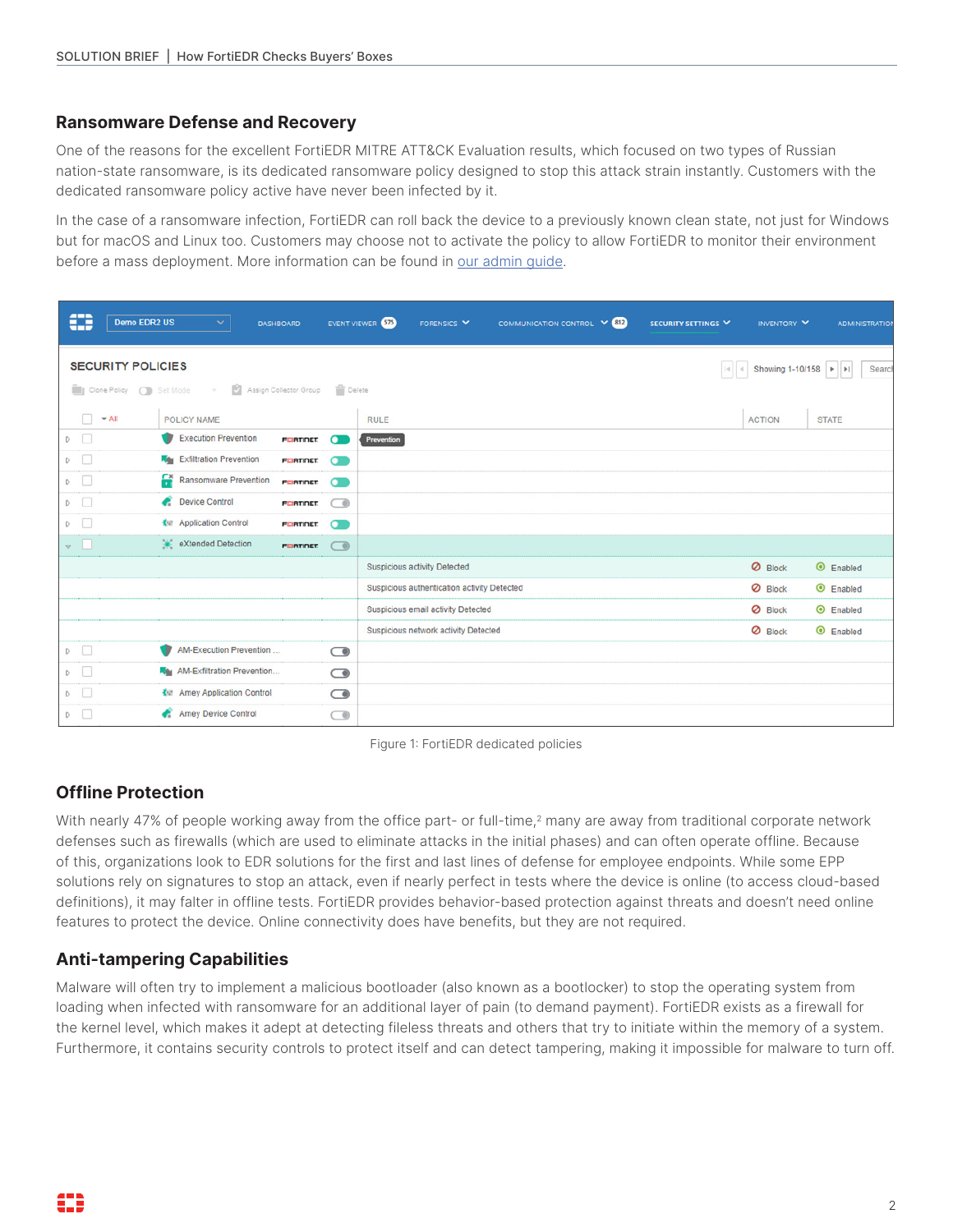#### **Operating System Support**

FortiEDR has one of the broadest coverage models for operating systems on the market. Including all current operating systems, it covers Windows XP SP2+, Windows server 2003 SP2+, macOS El Capitan+, 15-year-old Linux systems and beyond, various VDI environments, and Google Cloud computer environments.

# **Agent Weight**

One of the main motivators for the industry to move away from antivirus-based endpoint protection platforms was the weight of the agent on the device. Downloading a large swath of new signatures, checking every file being written to disk, and running routine scans started to make endpoint security more of an inhibitor than an enabler. FortiEDR takes up less than 1% of system resources on average and rarely spikes over that, even though it continually monitors for malicious changes and doesn't require routine system scans (although that can be done). We believe this [review on Gartner® Peer Insights™](https://www.gartner.com/reviews/market/endpoint-protection-platforms/vendor/fortinet/product/fortiedr/review/view/527023) confirms this.

["FortiEDR \[is\] The Best](https://www.gartner.com/reviews/market/endpoint-protection-platforms/vendor/fortinet/product/fortiedr/review/view/3713396)  [Endpoint Security For Bank](https://www.gartner.com/reviews/market/endpoint-protection-platforms/vendor/fortinet/product/fortiedr/review/view/3713396)  [And MFI.](https://www.gartner.com/reviews/market/endpoint-protection-platforms/vendor/fortinet/product/fortiedr/review/view/3713396)"

– CTO of large K-12 school district on Gartner Peer Insights

# **EDR Automation**

This is where FortiEDR really demonstrates the difference between many other solutions on the market. FortiEDR helps overburdened security operations center (SOC) and security staff by automating many tasks based on how it is set up to run. The automated playbooks in FortiEDR allows one to create many granular options for multiple custom user groups, tenants, connections to the Fortinet Security Fabric, and over 300 pre-built third-party connectors, such as email security, firewalls, and identity providers. Our [Admin Guide on Custom Integration](https://docs.fortinet.com/document/fortiedr/5.1.0/administration-guide/139939/custom-integration) provides more information.

| ₩<br>Demo EDR2 US<br>$\sim$<br>DASHIOARD<br><b>EVENT VIEWER 633</b><br>FORENSICS V<br>COMMUNICATION CONTROL V <b>(12)</b><br>SECURITY SETTINGS $\sim$<br><b>ADMINISTRATION ALL</b><br>INVENTORY V |                                                                     |                         |                                   |                     |                                          |                                                      |  |  |  |  |  |
|---------------------------------------------------------------------------------------------------------------------------------------------------------------------------------------------------|---------------------------------------------------------------------|-------------------------|-----------------------------------|---------------------|------------------------------------------|------------------------------------------------------|--|--|--|--|--|
| <b>AUTOMATED INCIDENT RESPONSE - PLAYBOOKS</b>                                                                                                                                                    |                                                                     |                         |                                   |                     |                                          |                                                      |  |  |  |  |  |
|                                                                                                                                                                                                   |                                                                     |                         |                                   |                     |                                          |                                                      |  |  |  |  |  |
| Core Playbook ( Set Mode ) +<br>B Assign Collector Group ( Collector                                                                                                                              |                                                                     |                         |                                   |                     |                                          |                                                      |  |  |  |  |  |
| $\Box$ NAME                                                                                                                                                                                       |                                                                     | ٠                       | $\bullet$<br>MALICIOUS SUSPICIOUS | $\mathbf{m}$<br>PUP | $\mathbf{r}$<br>INCONCLUSIVE LIKELY SAFE | $\theta$                                             |  |  |  |  |  |
| Default Playbook<br>$\circ$ $\Box$<br>connex ( 6)                                                                                                                                                 |                                                                     |                         |                                   |                     |                                          |                                                      |  |  |  |  |  |
| NOTIFICATIONS (sent in protection and simulation modes)                                                                                                                                           |                                                                     |                         |                                   |                     |                                          |                                                      |  |  |  |  |  |
|                                                                                                                                                                                                   | Send mail notification                                              | $\checkmark$            | ٠                                 | $\Box$              | $\Box$                                   | $\Box$                                               |  |  |  |  |  |
|                                                                                                                                                                                                   | Send syslog notification                                            | $\checkmark$            | $\checkmark$                      | $\checkmark$        | $\checkmark$                             | v                                                    |  |  |  |  |  |
|                                                                                                                                                                                                   | Open ticket                                                         | $\checkmark$            | $\checkmark$                      | $\checkmark$        | $\Box$                                   | $\Box$                                               |  |  |  |  |  |
| <b>INVESTIGATION</b>                                                                                                                                                                              |                                                                     |                         |                                   |                     |                                          |                                                      |  |  |  |  |  |
|                                                                                                                                                                                                   | Isolate device with Collector                                       | $\checkmark$            | $\Box$                            | $\Box$              | $\Box$                                   | $\Box$                                               |  |  |  |  |  |
|                                                                                                                                                                                                   | TME-FortNACz<br>Isolate device with NAC                             | $\checkmark$<br>$\sim$  | $\Box$                            | $\Box$              | $\Box$                                   | $\Box$                                               |  |  |  |  |  |
|                                                                                                                                                                                                   | Move device to the High Security Group                              | $\Box$                  | $\Box$                            | $\Box$              | $\Box$                                   | $\Box$                                               |  |  |  |  |  |
| <b>REMEDIATION</b>                                                                                                                                                                                |                                                                     |                         |                                   |                     |                                          |                                                      |  |  |  |  |  |
|                                                                                                                                                                                                   | Terminate process                                                   | $\checkmark$            | $\checkmark$                      | $\Box$              | $\Box$                                   | $\qquad \qquad \Box$                                 |  |  |  |  |  |
|                                                                                                                                                                                                   | Delete file                                                         | $\checkmark$            | 0                                 | $\Box$              | $\Box$                                   | $\Box$                                               |  |  |  |  |  |
|                                                                                                                                                                                                   | Clean persistent data                                               | $\checkmark$            | $\checkmark$                      | $\Box$              | 0                                        | $\qquad \qquad \Box$                                 |  |  |  |  |  |
|                                                                                                                                                                                                   | Select All<br>Block address on Firewall                             | $\tau$<br>$\checkmark$  | 0                                 | $\Box$              | $\Box$                                   | $\Box$                                               |  |  |  |  |  |
| <b>CUSTOM</b>                                                                                                                                                                                     |                                                                     |                         |                                   |                     |                                          |                                                      |  |  |  |  |  |
|                                                                                                                                                                                                   | Enable Bitlocker<br>Enable Bitlocker                                | $\sim$<br>$\Box$        | $\Box$                            | $\Box$              | $\Box$                                   | $\Box$                                               |  |  |  |  |  |
|                                                                                                                                                                                                   | EMS-Cloud<br>EMS Tag Sharing                                        | $\tau$<br>$\checkmark$  | $\checkmark$                      | $\checkmark$        | $\checkmark$                             | $\checkmark$                                         |  |  |  |  |  |
|                                                                                                                                                                                                   | Archive Event<br>Archive Event                                      | $\tau$<br>$\checkmark$  | $\Box$                            | $\Box$              | $\Box$                                   | $\Box$                                               |  |  |  |  |  |
|                                                                                                                                                                                                   | MS Teams Notification<br>MS Teams Notifi .                          | $\checkmark$            | $\checkmark$                      | $\checkmark$        | $\checkmark$                             | $\qquad \qquad \Box$                                 |  |  |  |  |  |
|                                                                                                                                                                                                   | Host Tagging                                                        |                         |                                   |                     |                                          | Host Tagging must be defined under Admin settings    |  |  |  |  |  |
|                                                                                                                                                                                                   | Slack Notification<br>Slack Notification                            | $\cdot$<br>$\checkmark$ | $\checkmark$                      | $\checkmark$        | $\checkmark$                             | $\Box$                                               |  |  |  |  |  |
|                                                                                                                                                                                                   | EMS Tag share<br>EMS Tag share must be defined under Admin settings |                         |                                   |                     |                                          |                                                      |  |  |  |  |  |
|                                                                                                                                                                                                   | Disable interface<br>Disable interface                              | $\sim$<br>$\checkmark$  | $\qquad \qquad \Box$              | $\Box$              | $\Box$                                   | $\Box$                                               |  |  |  |  |  |
|                                                                                                                                                                                                   | Add MAC Quarantine<br>Quarantine MA                                 | $\sim$<br>$\checkmark$  | $\Box$                            | $\Box$              | $\Box$                                   | $\qquad \qquad \Box$                                 |  |  |  |  |  |
|                                                                                                                                                                                                   | AD Logout User<br>AD Logout user                                    | $\sim$<br>$\checkmark$  | $\Box$                            | $\Box$              | $\Box$                                   | $\Box$                                               |  |  |  |  |  |
|                                                                                                                                                                                                   | Shutdown System                                                     |                         |                                   |                     |                                          | Shutdown System must be defined under Admin settings |  |  |  |  |  |

Figure 2: FortiEDR Automated Incident Response Playbook template